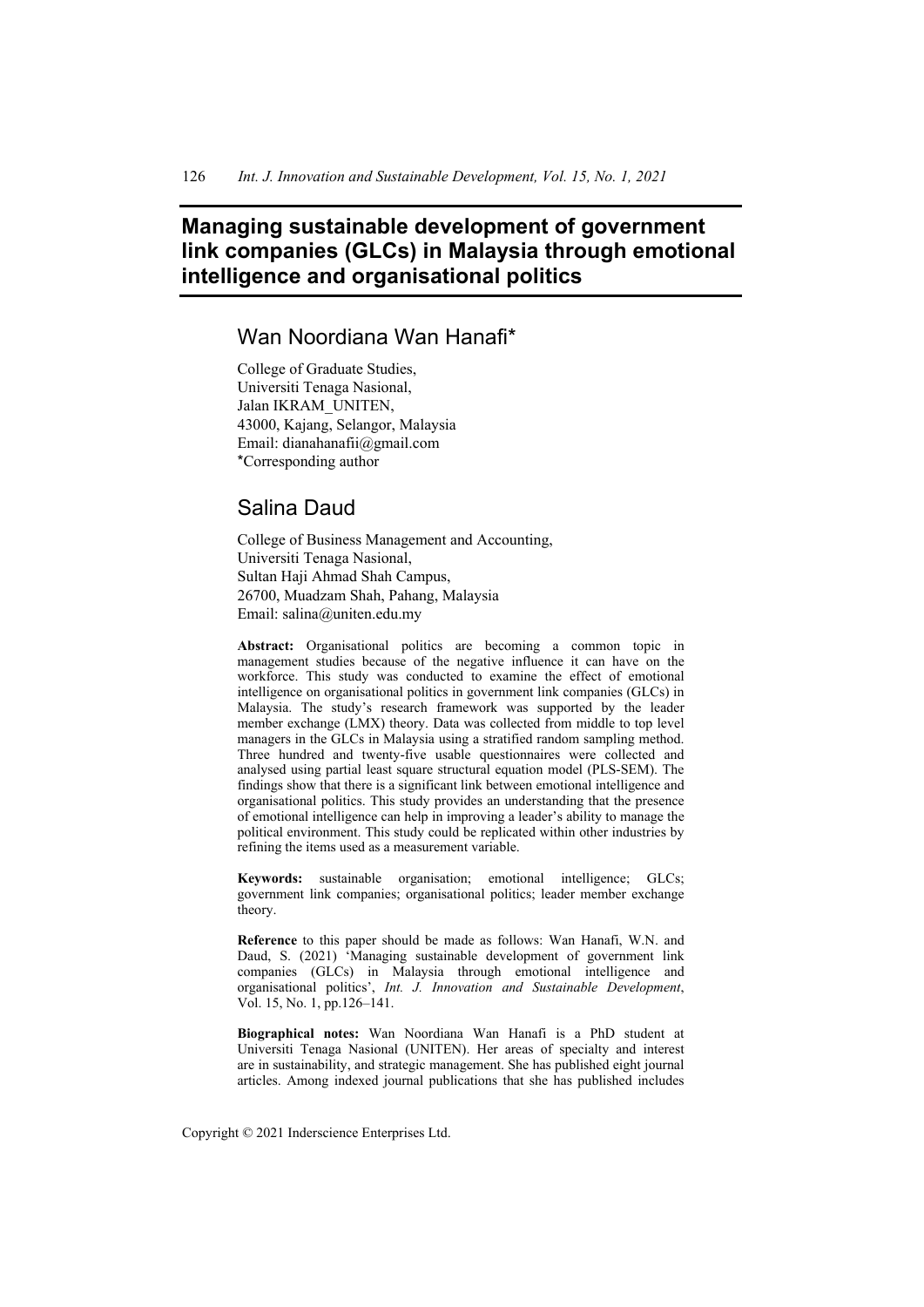article in *Global Business and Management Research: An International Journal*, *Indian Journal of Science and Technology*, *Advance Science Letters* and others.

Salina Daud has been involved in academic, research and consultancy for the last 25 years. Her research interests include strategic management, sustainability, small-medium sized enterprises (SMEs), and Higher Education Institutions (HEIs). She has published more than 100 journal articles, conference papers, books, book chapters and conference proceedings. She was also member of Board of Editors for *Asian Social Science and Humanities Research Journal (ASHREJ)*, Associate Editor for International Business Information Management Associations, USA, an Associate Editor for the *International Journal of Knowledge, Culture and Change Management* and has been invited to review articles for local and international conference proceedings.

#### **1 Introduction**

The term 'sustainable development' was first defined in the 1980s in the Brundtland report where it was described as a development that meets the needs of the present without compromising the ability of future generations to meet their own needs (Mowforth and Munt, 2015). Although there are an increasing number of environmental and sustainability related studies, sustainable development has been understood in various ways by a variety of scholars from different disciplines (Wikström, 2010). For this study, sustainable development of organisations is defined as the continuous and long-term development and success of organisations (AlAqeel, 2012). It focuses on sustainable development in respect of organisations in a general, rather than environmental context (AlAqeel, 2012). Sustainable development is not only environmental protection, it is a process in which different policy areas such as economics, trade, energy, agriculture, industry, etc., are formulated in order to create a development that is economically, socially and environmentally sustainable (Shyle, 2018).

On a related topic, emotional intelligence has emerged as a promising foundation and resource for the promotion of healthy and sustainable organisations (Di Fabio, 2017). Emotional intelligence has become one of the most important factors for achieving success in organisations because emotionally intelligent people are a source of competitive advantage. An emotionally intelligent person not only performs better but also creates an environment in which others can also perform better and become leaders at every level (Alkahtani, 2015). Emotionally intelligent employees and leaders can create a positive and productive environment in which to work. They try to understand situations from others' perspectives and maintain a healthy relationship with them. They are more adaptive to changing needs, are honest and behave appropriately in critical situations. All these factors help in accomplishing organisational success.

Following this, the basic premise of sustainable development is potentially radical with possible effects on, among other things, growth and wealth distribution. There are potential 'winners' and 'losers' in the sustainable development arena where the ability to obtain and maintain the concept of sustainable development may be politically advantageous (Tregidga et al., 2013). Organisational politics is a daily occurrence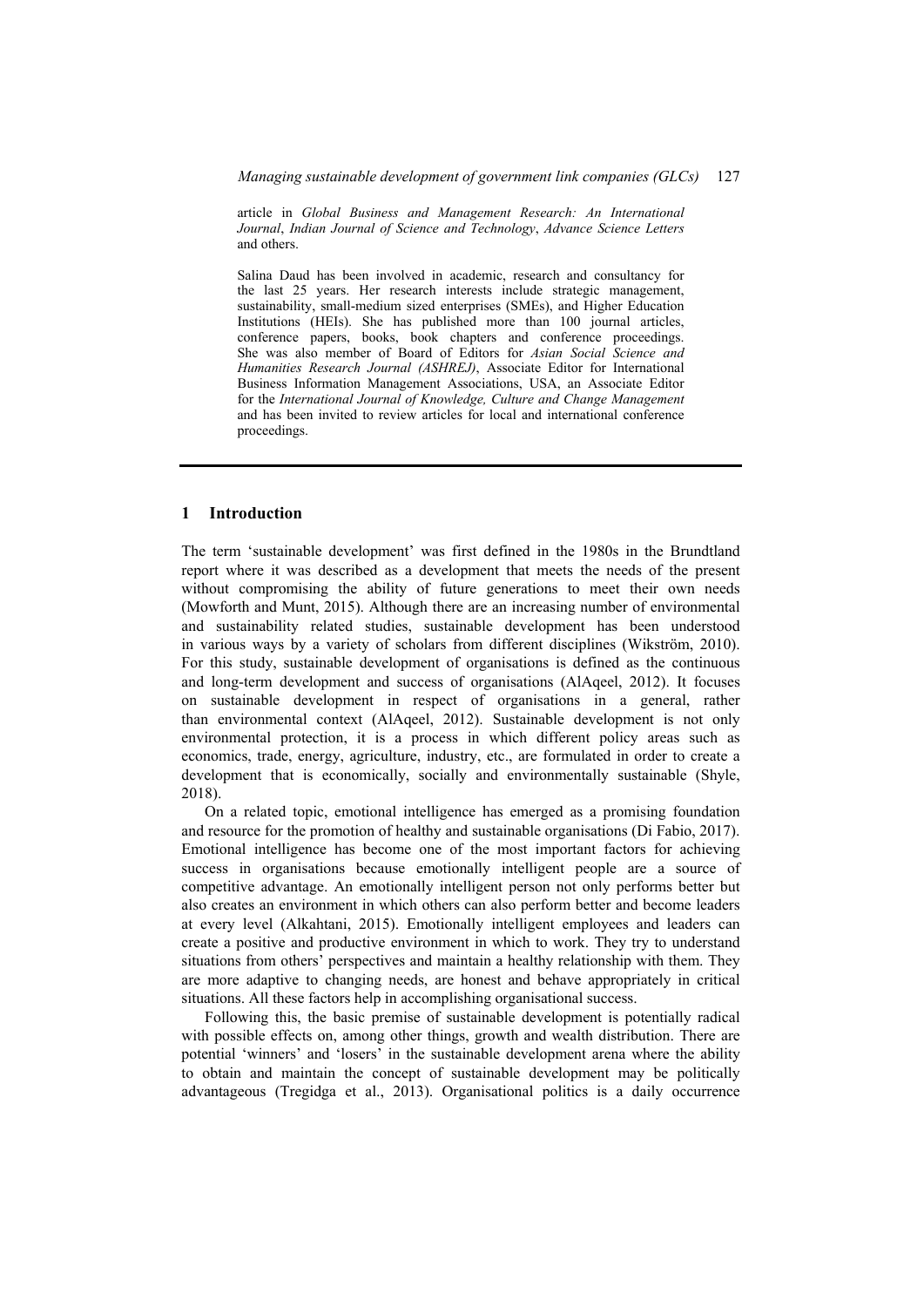and an essential part of organisational life that affects the members of the organisation. Politics is part of an organisation (Brouer et al., 2011). In fact, most of Malaysia's organisations face challenges in managing an environment which is changing rapidly nowadays (Saleh and Ndubisi, 2016).

Although most managers tend to deny the existence of organisational politics in their organisations, it is crucial to recognise its occurrence when managing its effects (Al-Tuhaih and Van Fleet, 2011). According to Meisler and Vigoda-Gadot (2014) there has been very little in the way of study into the relationship between emotional intelligence and organisational politics. A study by Shrestha and Baniya (2016) stated that further studies are needed to understand the relationship between emotional intelligence and organisational politics as there have been few studies investigating the relationship between the two variables in the work context. The above findings suggest the need for further research into the effects of organisational politics in different settings as these effects appear to vary (Abbas et al., 2014). Thus, this study was conducted to examine the effect of emotional intelligence on organisational politics in government link companies (GLCs) in Malaysia.

# **2 Literature review**

# *2.1 Emotional intelligence*

Emotional intelligence has, for quite some time, been a fascinating focus of dialogue among researchers (López-Domínguez et al., 2013). Although definitions for emotional intelligence vary, it can generally be described as the individual's ability to know and handle one's own feelings as well as being aware of the feelings of others (Mayer et al., 2000). Goleman (1995) contended that emotional intelligence comprised of "abilities such as being able to motivate one's self and persist in the face of frustration, to control impulse and delay gratification, to regulate one's moods and keep distress from swamping the ability to think, to empathise and to hope". Emotional intelligence is also referred to as a mental process that involves: (1) recognition, (2) use, (3) understanding, and (4) management of a person's own emotions, as well as those of others, in order to resolve grievances and regulating behaviour (Mayer et al., 1999; Salovey and Mayer, 1990). In addition, emotional intelligence also focuses on general intelligence where it reflects on experiences and learning about emotions. However, Robbins and Coulter (2009) have criticised emotional intelligence. They claim that emotional intelligence is a vague concept and one which cannot be measured. Moreover, other researchers have contended that the emotional intelligence concept is unclear because different researchers focus on different skills.

Studies over the years suggest that emotional intelligence is crucial in a wide variety of settings, including education and business enterprises and is associated with success, productivity and leadership (Butler and Chinowsky, 2006; Cote and Nightingale, 2012; Hopkins et al., 2007). Gentry et al. (2011) found that an emotionally intelligent individual can bring about organisational improvements in decision making, instill enthusiasm, consideration of others and self-assurance and enhance the capacity to resolve problems. Research by Osieko et al. (2010) revealed that a manager's 'emotion' is a significant predictor of strategic decision making. The results suggest that, in volatile situations,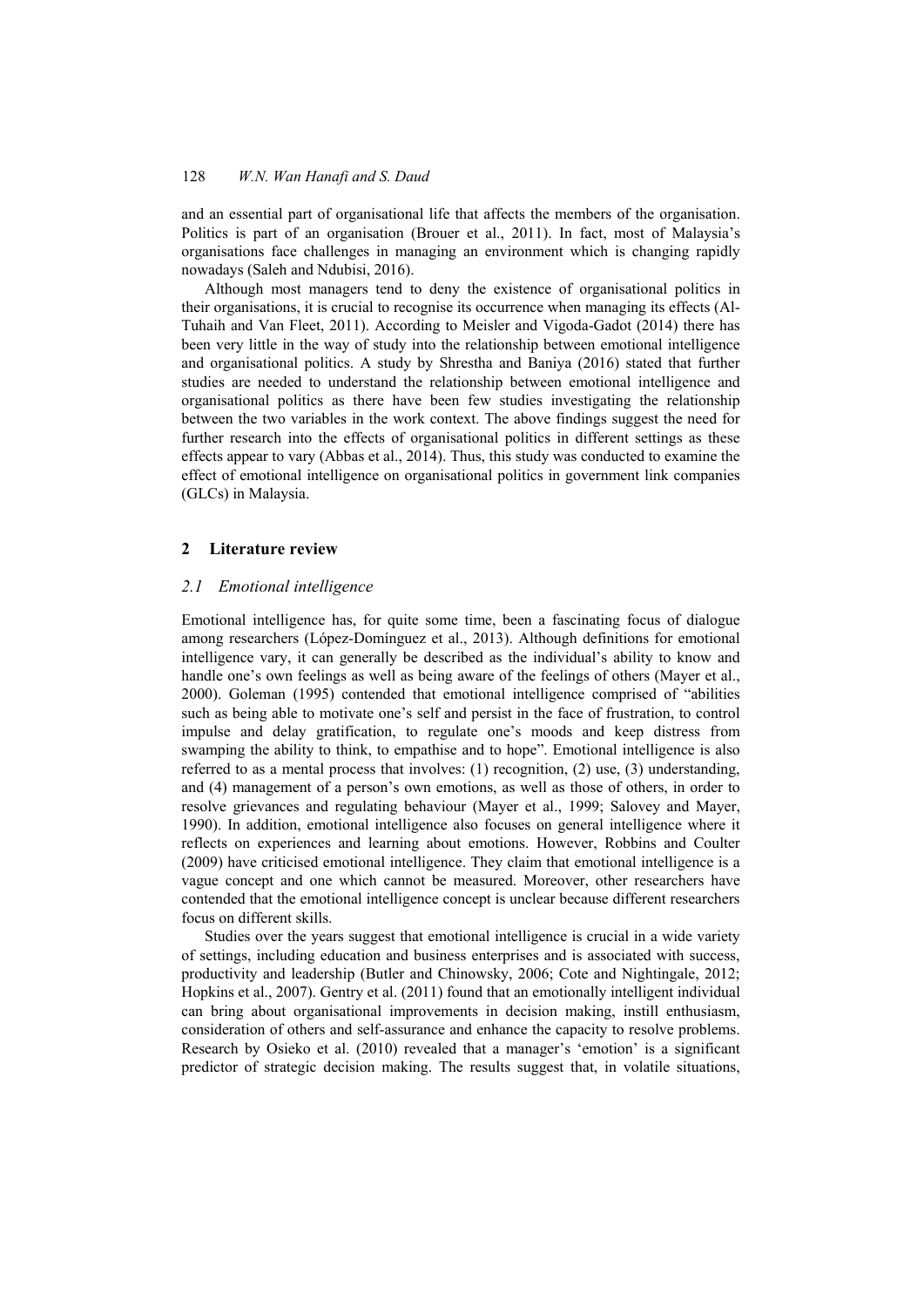managers with high emotional intelligence and a positive attitude can focus on strategic solutions for issues which arise in the organisation.

# *2.2 Organisational politics*

Although an important issue, organisational politics did not feature prominently in the literature until the 1970s. However, since then, studies have indicated that organisational politics should be analysed to gain a better understanding of organisations (Ullah et al., 2011). Interestingly, Mayes and Allen (1977) argued that organisational politics is employed to influence and achieve illegitimate goals or achieve legitimate goals using illegal tools. Ferris and Kacmar (1992) believed that organisational politics consists of strategic behaviours aimed at maximising personal benefits, thus organisational politics may be in conflict with collective goals or others' interests (Zadeh et al., 2013). However, Vigoda-Gadot and Kapun (2005) have long argued that politics is an endemic phenomenon in modern organisations and therefore deserves more attention and empirical examination.

The concept of organisational politics has been studied by different researchers in its different forms such as office politics, work place politics and organisational climate (Drory and Vigoda-Gadot, 2010). Since the increase in awareness of the importance of organisational politics, most of the studies have been conducted from different angles and focused on different political tactics that are applied in the current working environment. Politics is that 'must' factor which affects organisational procedure and influences all aspects of the business (Vigoda-Gadot and Talmud, 2010). The importance of organisational politics lies in its negative consequences and the effects on the productivity of the work place. Theoretical arguments strongly suggest that politics often interferes with normal organisational processes (decision making, promotions and rewards) and weakens productivity and performance at the individual and organisational level (Vigoda, 2002).

Although organisational politics are widely acknowledged as having a positive potential, studies show that the majority still see it as negative (Drory and Vigoda-Gadot, 2010; Othman, 2008; Poon, 2003). Usually political work environments are perceived negatively by individuals and may induce a sense of unfairness, deprivation and inequity (Gotsis and Kortezi, 2010; Harris and Wheeler, 2009; Ladebo, 2006; Vigoda-Gadot and Kapun, 2005). Therefore, those employees who view their organisation as being politicised tend to reject useful information (Drory and Vigoda-Gadot, 2010). Employee involvement in organisational politics could also affect the efficiency of decision making and any changes the organisation wants to implement (Ullah et al., 2011). Organisational politics has been studied in recent years, but researchers argue that the issue needs further investigation (Bodla et al., 2014; Vigoda and Cohen, 2002).

# *2.3 Hypothesis development*

In the past, many researchers have recognised the importance of emotional intelligence and its place in organisational politics, but this belief is controversial. Some researchers have concluded that emotional intelligence and organisational politics have no significant effects on an organisation (Shrestha and Baniya, 2016), while others have said that a definite and significant negative relationship exists (Meisler and Vigoda-Gadot, 2014; Samad, 2011). A study by Asad et al. (2014), found that there is a significant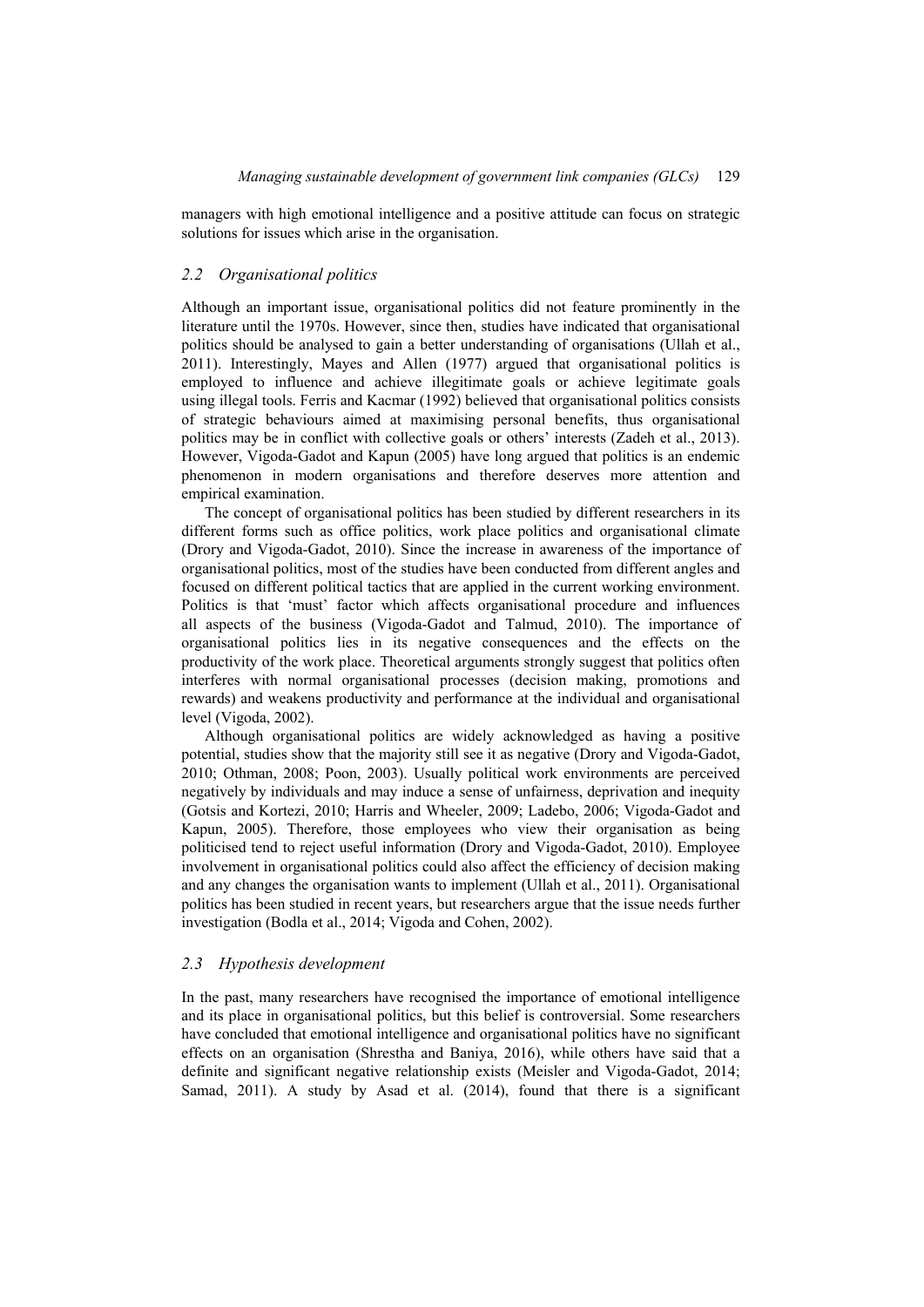positive relationship between emotional intelligence and organisational politics, while, Vigoda-Gadot and Meisler (2010) found that there was an insignificant relationship between emotional intelligence and organisational politic. A significant relationship between emotional intelligence and political skill was also found by Meisler and Vigoda-Gadot (2014). In addition, according to Samad (2011), emotional intelligence could be considered as one of the potential variables to be integrated into future organisational political studies or models and be applied to management practices dealing with organisational politics. Further studies by Samad (2011) of emotional intelligence and organisational politics have stated that leaders of the future need to have emotional intelligence to deal with the politics of the workplace. Robb (2012) makes the point that people with a high degree of emotional intelligence may still view a politically charged environment as stressful, but will have the emotional maturity to cope with and deal with it. Based on the literature, the following hypothesis is proposed:

*H1: Emotional intelligence has a significant effect on organisational politics.* 

# **3 Methodology**

The target population of this study was employees, at middle to top level management, involved in decision making in the 20 largest Malaysian GLCs, as recognised by Khazanah Nasional. GLCs were chosen because GLCs are seen as playing a significant role in ensuring Malaysia achieves its mission of becoming a developed nation by 2020 (Norlaila and Suzana, 2011). According to Bartol et al. (2003), middle and top managers display equal levels of planning, organisation, leadership and control, and they have more direct responsibilities and opportunities to delegate than lower management levels. Data was collected through stratified random sampling. This technique was employed to ensure an equal representation of the variables for the study. The stratification was based on identifying the types of organisations in Malaysia which can be categorised as government link companies (GLC), multi-national companies (MNC), and small and medium-sized enterprises (SME) (Siwar and Harizan, 2009). It was then followed by the random selection of subjects from each stratum where GLCs were chosen as the sample. The population of GLCs was then categorised as service, plantation or finance. Middle to top level managers from the three sectors were then selected as the sample. The data was collected using a self-administered survey questionnaire. A total of 757 survey questionnaires were circulated. Based on the organisation chart of each of the organisations selected, there was a total of 757 middle to top level management personnel, however, only 339 responses were completed and collected. Fourteen of the surveys were deemed unusable because no attempt was made to answer the questions, or only part of a questionnaire was completed. Only 325 questionnaires were therefore considered useful for analysis, indicating a response rate of 42.9%. The measurement involved a five-point Likert scale. This study drew on Smart PLS 3.0 to test the research model, using a two-step approach by Anderson and Gerbing (1988). The first step was an analysis of the confirmatory factor analysis where the validity and reliability could be confirmed, while the second step analysed the structural equation model for the evaluation of research hypotheses.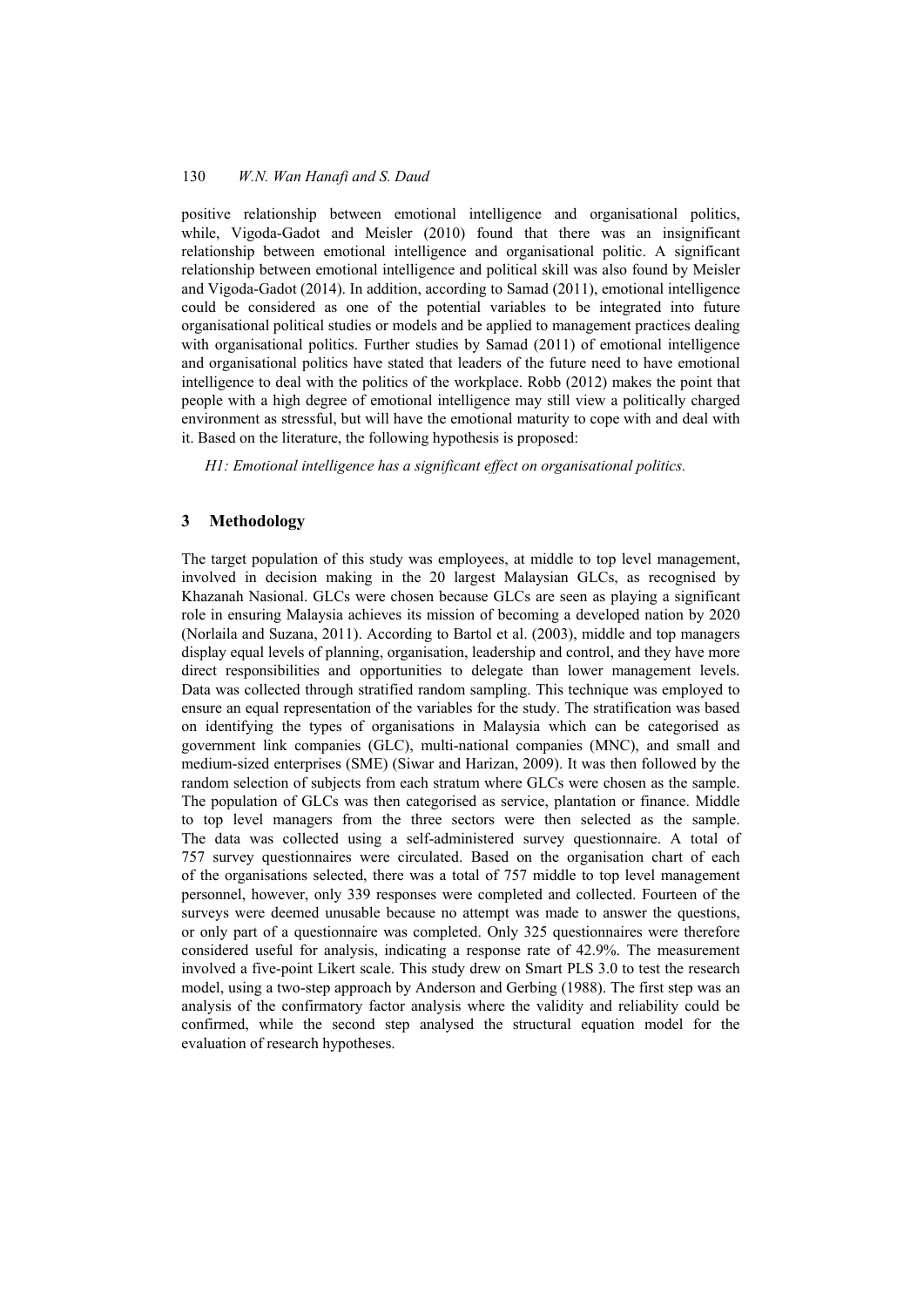The theoretical model employed in this research is based on the leader-member exchange (LMX) theory. LMX is based on role building, social exchange, mutual trust and equity (Walumbwa et al., 2011). This theory is employed in this study because it calls for a more balanced relationship between leaders and employees. A balanced relationship between leaders and members is essential, and fair treatment of the individual as an organisational strategy must be developed. Thus, this theory allows leaders to examine their own leadership in terms of the quality of their relationships with subordinates and allows them to be more responsive in working processes, thus improving their work units' productivity. In this way, overall organisational performance, strategic decision making and organisational policy can be improved.

#### **4 Results**

### *4.1 Demographic*

The respondents for this study totalled 325. 127 were males representing a percentage of 39.1, 198 were females representing a percentage of 60.9. In terms of age groups, the majority was 20–30 years of age, (192 respondents representing 59.1%), 92 were 31 to 40 (28.3%), 32 were 41 to 50 (9.8%), while 9 were 51 to 60 (2.8%). In terms of race, the highest number of respondents was Malay (280 respondents representing 86.2%). As for marital status, 172 respondents, were single (52.9%) and 153 (47.1%) were married. In Table 1, it can be seen that 232 (72.4% of the total sample) had a bachelor degree, while 40 (12.3%) of the respondents had diplomas. Only four (1.2%) of the respondents had doctoral degree qualifications. The highest number of respondents was from the executive level with 213 respondents (65.6%). For number of years working in the organisation, most of the respondents were with their respective companies less than five years (223 respondents representing 68.6%). Finally, for the number of years working in the industry, 203 respondents (62.5%) had worked for less than five years in the industry.

| Demographic variable Characteristics |                 | Frequency ( $n = 325$ ) | Percentage $(\%)$ |
|--------------------------------------|-----------------|-------------------------|-------------------|
| Gender                               | Male            | 127                     | 39.1              |
|                                      | Female          | 198                     | 60.9              |
| Age                                  | $20 - 30$ years | 192                     | 59.1              |
|                                      | $31-40$ years   | 92                      | 28.3              |
|                                      | $41-50$ years   | 32                      | 9.8               |
|                                      | $51-60$ years   | 9                       | 2.8               |
| Race                                 | Malay           | 280                     | 86.2              |
|                                      | Chinese         | 25                      | 7.7               |
|                                      | Indian          | 14                      | 4.3               |
|                                      | Others          | 6                       | 1.8               |

| Table 1 | Demographic |
|---------|-------------|
|         |             |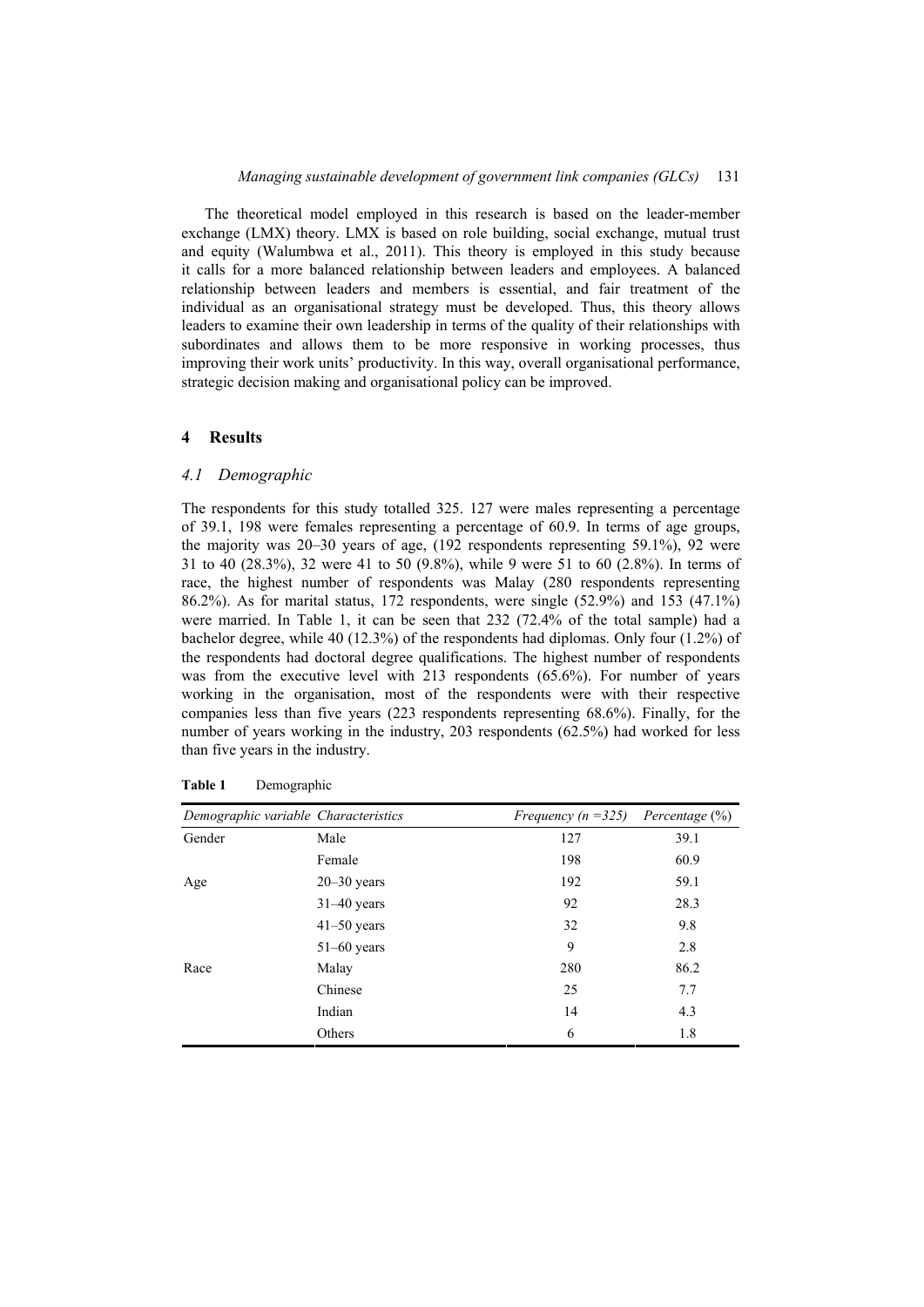| Demographic variable Characteristics               |                              | Frequency ( $n = 325$ ) | Percentage $(\%)$ |
|----------------------------------------------------|------------------------------|-------------------------|-------------------|
| Marital status                                     | Married                      | 153                     | 47.1              |
|                                                    | Single                       | 172                     | 52.9              |
| Highest level of                                   | <b>SPM</b>                   | 8                       | 2.5               |
| education                                          | STPM/Certificate             | 3                       | 0.9               |
|                                                    | Diploma                      | 40                      | 12.3              |
|                                                    | Bachelor degree              | 232                     | 71.4              |
|                                                    | Master degree                | 38                      | 11.7              |
|                                                    | Doctoral degree              | $\overline{4}$          | 1.2               |
| Job position                                       | CEO/President/Vice president | 23                      | 7.1               |
|                                                    | General manger/Manager       | 89                      | 27.4              |
|                                                    | Executive                    | 213                     | 65.6              |
| Number of years                                    | Less than five years         | 223                     | 68.6              |
| working in the present<br>position                 | $6-10$ years                 | 68                      | 20.9              |
|                                                    | $11-15$ years                | 24                      | 7.4               |
|                                                    | Above 16 years               | 10                      | 3.1               |
| Number of years<br>working in current<br>industry? | Less than five years         | 203                     | 62.5              |
|                                                    | $6 - 10$ years               | 71                      | 21.8              |
|                                                    | $11-15$ years                | 34                      | 10.5              |
|                                                    | Above 16 years               | 17                      | 5.2               |

Table 1 Demographic (continued)

## *4.2 Measurement model*

The measuring model focused on the evaluation of the validity and reliability of the models. Emotional intelligence and organisational politics have been constructed as a second order from Figure 1. The approach recommended in the PLS literature, which is the repeated indicator method for modelling the second order factors in the PLS analysis, was therefore followed (Hair et al., 2014). The conceptual model for this study includes the model of reflective measurement. For the reflective model, the factor loading analysis is first performed to determine whether any items used in this study are problematic. According to Hair et al. (2006) items under 0.60 should be deleted. As shown in Table 2, no items were deleted as the loading factor for all items ranged from 0.713 to 0.920, which surpasses the threshold of 0.6 as recommended by Hair et al. (2006). Next, the measurement model was tested by analysing the reliability and validity of the model. Data reliability was assessed using internal consistency reliability where composite reliability (CR) can be measured. From Table 2, it can be seen that the value for composite reliability ranged from 0.789 to 0.883, which is higher than the value suggested by Hair (2007). Thus, it means that all the constructs have high internal consistency and reliability.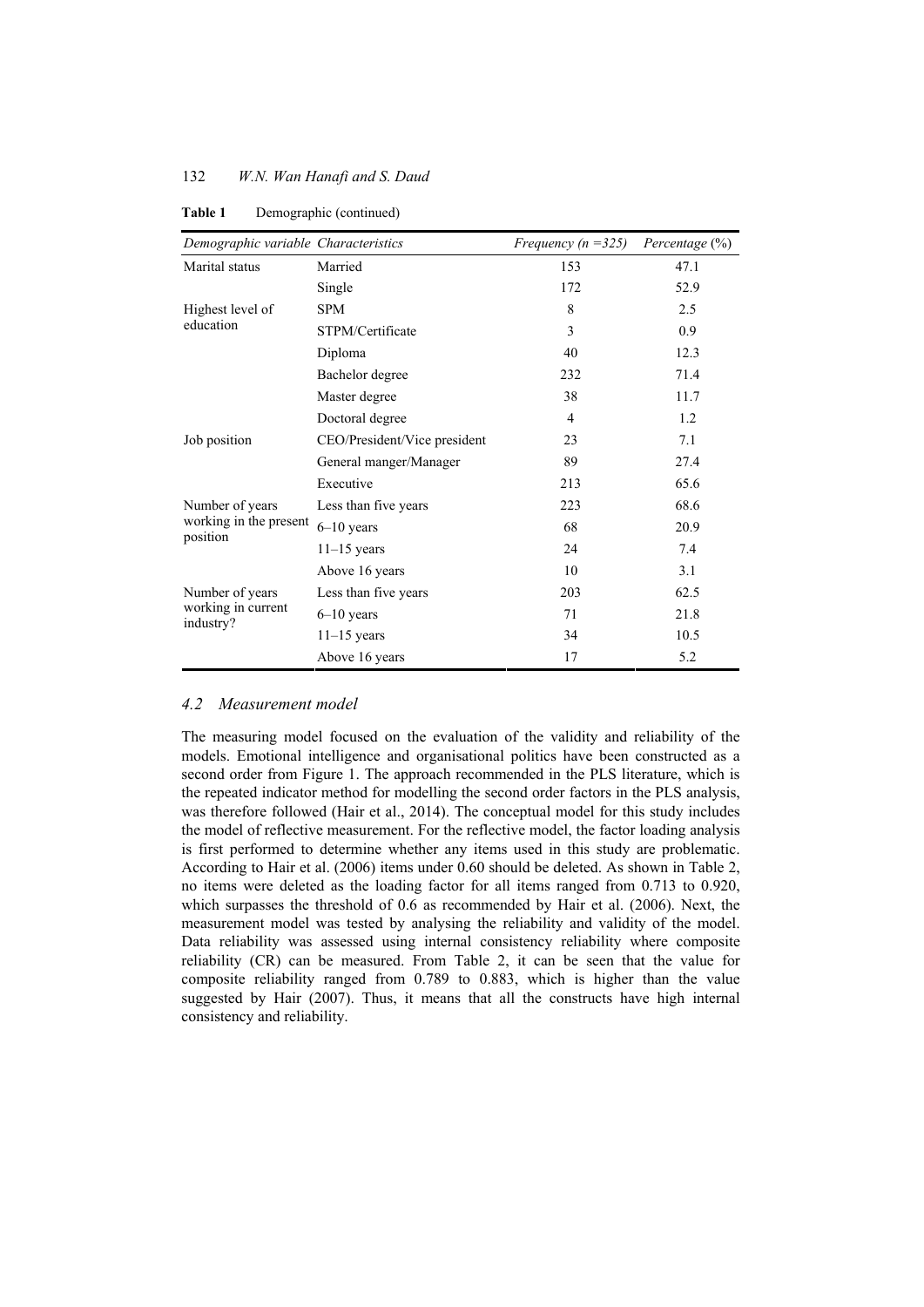| First order<br>construct | Second order<br>construct | Loadings                                   |       | CR    | AVE   |
|--------------------------|---------------------------|--------------------------------------------|-------|-------|-------|
| Intrapersonal            |                           | <b>INTRA1</b>                              | 0.761 | 0.826 | 0.614 |
|                          |                           | <b>INTRA2</b>                              | 0.863 |       |       |
|                          |                           | <b>INTRA3</b>                              | 0.720 |       |       |
| Interpersonal            |                           | <b>INTRE4</b>                              | 0.746 | 0.802 | 0.575 |
|                          |                           | <b>INTRE5</b>                              | 0.812 |       |       |
|                          |                           | <b>INTRE6</b>                              | 0.713 |       |       |
| <b>Stress</b>            |                           | SM <sub>9</sub>                            | 0.829 | 0.797 | 0.663 |
| management               |                           | <b>SM10</b>                                | 0.800 |       |       |
| Adaptability             |                           | ADPT13                                     | 0.765 | 0.858 | 0.602 |
|                          |                           | ADPT14                                     | 0.796 |       |       |
|                          |                           | ADPT15                                     | 0.768 |       |       |
|                          |                           | ADPT16                                     | 0.776 |       |       |
| General mood             |                           | GM18                                       | 0.741 | 0.883 | 0.558 |
|                          |                           | GM19                                       | 0.733 |       |       |
|                          |                           | GM20                                       | 0.737 |       |       |
|                          |                           | GM21                                       | 0.747 |       |       |
|                          |                           | <b>GM22</b>                                | 0.774 |       |       |
|                          |                           | GM23                                       | 0.751 |       |       |
|                          | Emotional                 | Intrapersonal                              | 0.816 |       |       |
|                          | intelligence              | Interpersonal                              | 0.814 |       |       |
|                          |                           | Stress management                          | 0.769 |       |       |
|                          |                           | Adaptability                               | 0.898 |       |       |
|                          |                           | General mood                               | 0.920 |       |       |
| General political        |                           | GPB1                                       | 0.810 | 0.855 | 0.664 |
| behaviour                |                           | GPB4                                       | 0.793 |       |       |
|                          |                           | GPB5                                       | 0.840 |       |       |
| Go along go              |                           | GO <sub>8</sub>                            | 0.758 | 0.858 | 0.669 |
| ahead                    |                           | GO <sub>9</sub>                            | 0.845 |       |       |
|                          |                           | GO10                                       | 0.847 |       |       |
| Pay and                  |                           | PAY11                                      | 0.898 | 0.840 | 0.724 |
| promotion                |                           | PAY12                                      | 0.801 |       |       |
|                          |                           | Organisational General political behaviour | 0.919 |       |       |
|                          | politics                  | Go along go ahead                          | 0.934 |       |       |
|                          |                           | Pay and promotion                          | 0.867 |       |       |

**Table 2** Reliability and validity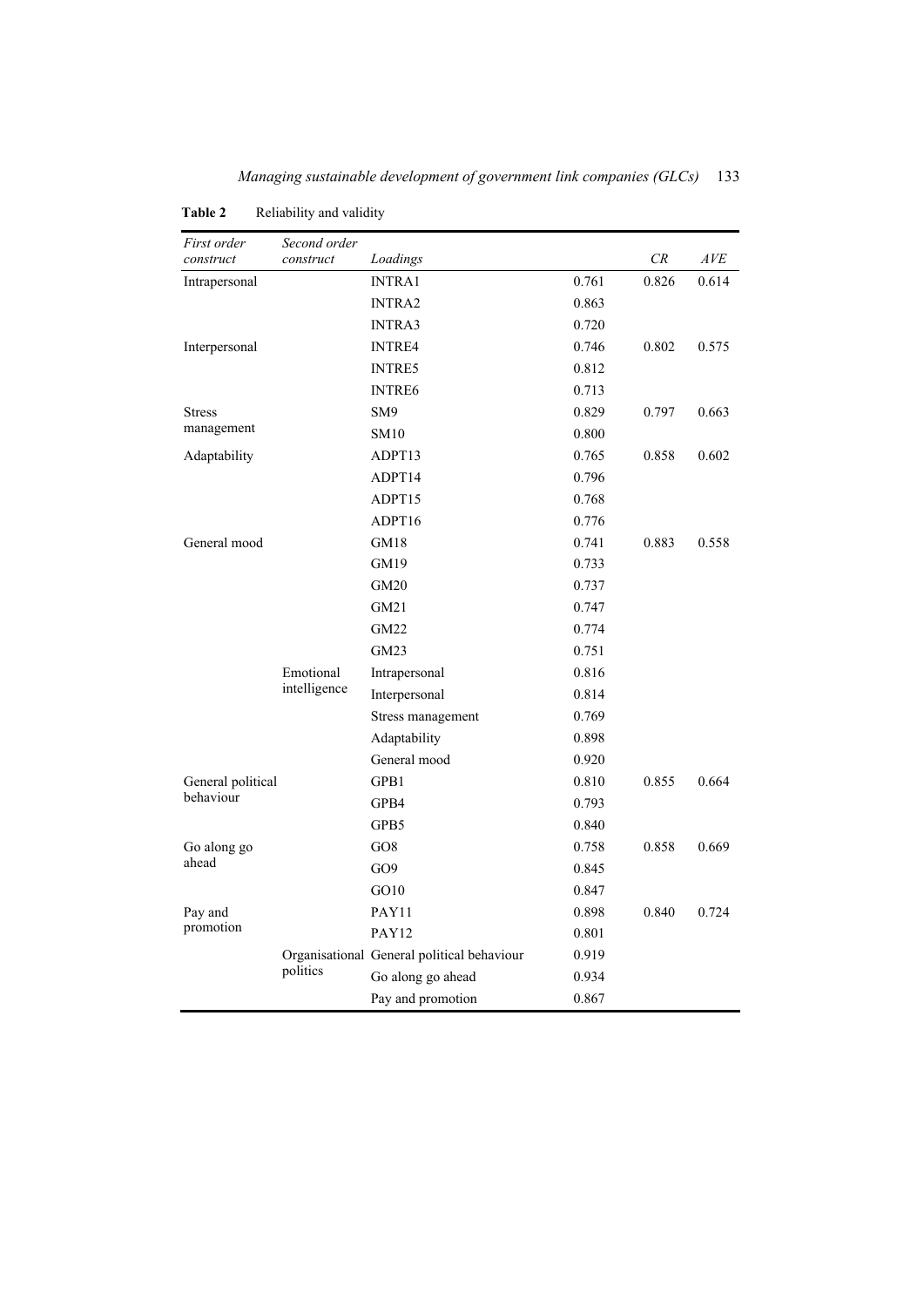

**Figure 1** Structural model (see online version for colours)

The data validity of the measurement model was confirmed on the convergent and discriminant validity of variables (Chin, 2010). To measure convergent validity, each latent AVE variable should exceed 0.50 (Hair et al., 2010). As presented in Table 2 below, the result shows that the value for AVE ranged from 0.508 to 0.787 and surpassed the 0.50 cut off value suggested by Fornell and Larcker (1981) which shows that the variable has meet the criteria for convergent validity. The discriminatory validity of this research is evaluated through two discrete considerations. Firstly, the Fornell and Larcker (1981) method was used and indicated that their independent variance was higher than the shared value with other constructs as shown in the table. As shown in Table 3, all square roots of AVEs are higher than all inter-construct correlations, discrimination is therefore confirmed (Hair et al., 2011). Secondly, the Heterotrait-Monotrait (HTMT) ratio of correlations (Henseler et al., 2015) was used. In short, HTMT is the ratio of the between-trait correlations to the within-trait correlations. HTMT is the mean of all correlations of indicators across constructs measuring different constructs. Henseler et al. (2015) suggest a threshold value of 0.90 if the path model includes constructs that are conceptually very similar. In other words, an HTMT value above 0.90 suggests a lack of discriminant validity. When the constructs in the path model are conceptually more distinct, a lower, and thus more conservative threshold value of 0.85, seems warranted (Henseler et al., 2015) (refer Table 4). Thus, it can be concluded from the discussion that the measuring model is reliable and valid.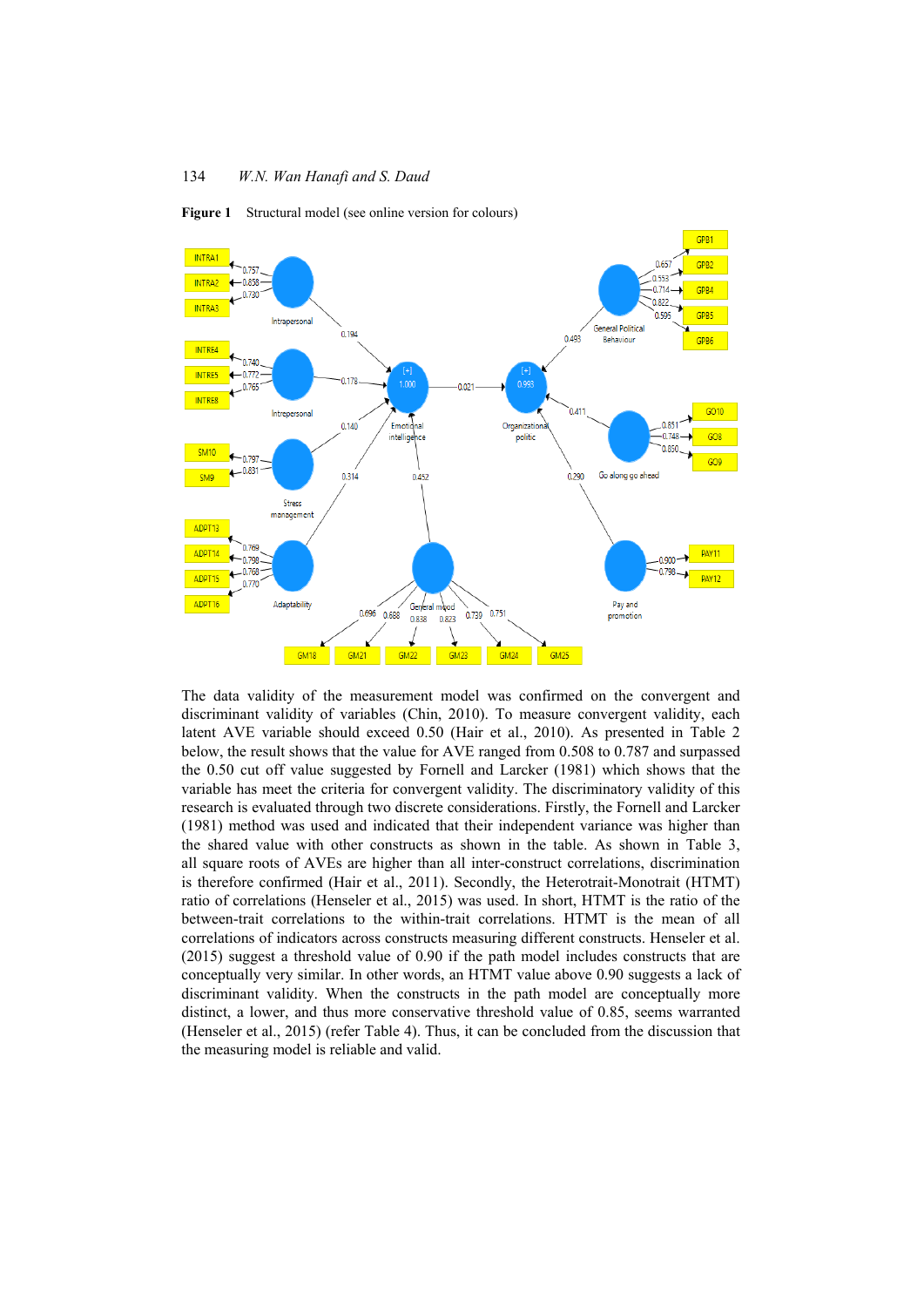|                         | <i>Emotional intelligence</i> | Organisational politics |
|-------------------------|-------------------------------|-------------------------|
| Emotional intelligence  | 0.768                         |                         |
| Organisational politics | 0.559                         | 0.667                   |

The diagonal values in bold signify the average variance extracted (AVE) while the other entries signify the squared correlations.

#### **Table 4** Heterotrait-Monotrait (HTMT) ratio

|                         | <i>Emotional intelligence</i> | Organisational politics |
|-------------------------|-------------------------------|-------------------------|
| Emotional intelligence  |                               |                         |
| Organisational politics | 0.425                         |                         |

Criteria: Discriminant validity is established at HTMT0.90.

## *4.3 Structural model*

The results in Table 5 indicate significant relationships with positive path coefficients that were significant at 0.05 ( $\beta$  = 0.192, *t* = 2.286, *p* < 0.01). The findings are comparable with previous studies by Vigoda-Gadot and Meisler (2010) and Meisler and Vigoda-Gadot (2014) who examined and discovered a positive relationship between emotional intelligence and organisational politics. Further studies by Samad (2011) and Chiva and Alegre (2008) of emotional intelligence and organisational politics have shown that future leaders need emotional intelligence to deal with workplace politics. Robb (2012) assumed that people with a high level of emotional intelligence still perceived a politically stressful environment, but have the emotional maturity to cope with and deal with it, as politics can reduce the employees' willingness to help their co-workers (Sanders et al., 2015). This is why emotional intelligence and organisational politics are interconnected because people with a high level of emotional intelligence understand each other better (Fahid Riaz et al., 2018).

| ------                                                           |             |          |                                      |  |
|------------------------------------------------------------------|-------------|----------|--------------------------------------|--|
|                                                                  | Path        | Standard |                                      |  |
| Relationship                                                     | coefficient |          | error t-Statistic Decision           |  |
| H1: Emotional intelligence $\rightarrow$ Organisational politics | 0.192       |          | $0.084$ 2.286 <sup>**</sup> Accepted |  |

**Table 5** Bootstrapping result

t-value is greater than 2.33 at  $**p < 0.01$ .

## *4.4 Importance performance matrix analysis (IPMA)*

Importance performance matrix analysis (IPMA) helps in identifying the areas that need improvement, that can be addressed within the marketing or management activities and provide managerial insights to address and improve the identified areas of high importance and low performance (Hock et al., 2010; Schloderer et al., 2014). Figure 2 and Table 6 show the IPMA of organisational politics. The IPMA results enable the pinpointing of determinants with relatively high importance and relatively low importance. The target construct of this study is organisational politics. Figure 2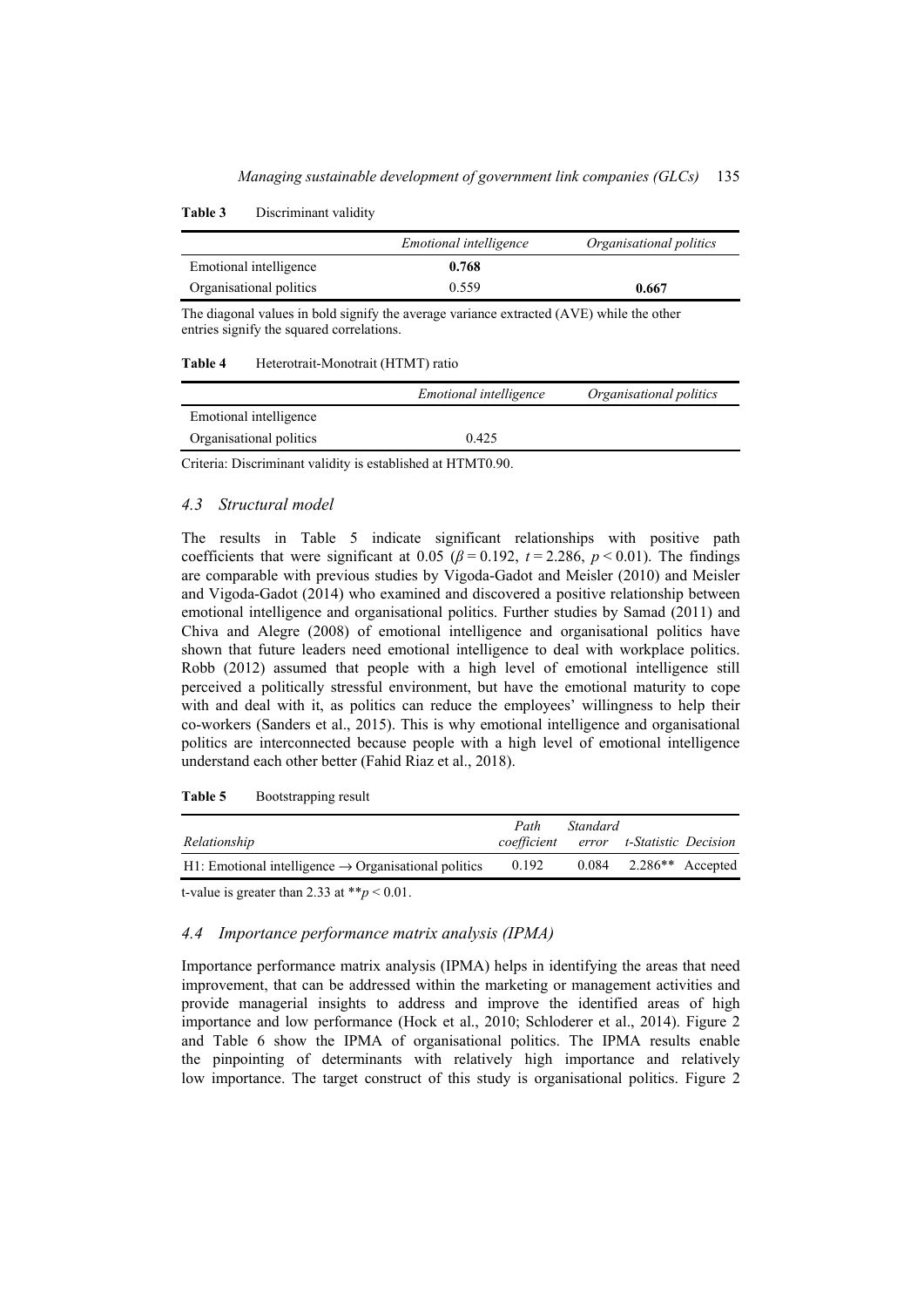schematically shows the IPMA results of the organisational politics target variable, general mood has the highest importance (0.209). Consequently, in order for managerial activities to reduce the level of organisational politics, they should focus on the general mood constructs. General mood is important as once you are aware of an emotion you can determine its cause and change it. A very extended mood can also develop into a character trait and it is important to note that a leader's mood has the greatest impact on performance. In other words, in a performance context, expressions of a positive moods by leaders signal that leaders consider the progress towards goals to be good. As a result, leaders in a positive mood convey a sense of security to employees that, in turn, invites the employees to engage in agreeable and friendly behaviour. Thus, in a political environment, leaders who are good at managing their emotions will know what actions need to be taken.



**Figure 2** Importance performance map (see online version for colours)

**Table 6** Importance performance map (IPMA) results

| <i>Variables</i>  | Importance | Performance |
|-------------------|------------|-------------|
| Adaptability      | 0.093      | 65.757      |
| General mood      | 0.209      | 71.935      |
| Intrapersonal     | 0.086      | 72.603      |
| Interpersonal     | $-0.092$   | 68.389      |
| Stress management | 0.152      | 69.206      |

Bold values indicate the highest importance (total effect) and highest performance value.

# **5 Discussion**

The study findings reveal that emotional intelligence has a significant effect on organisational politics with a positive coefficient path  $(\beta = 0.192)$ , which is significant at 0.01 (*t* = 2.286). The result is consistent with previous findings which found emotional intelligence to have a significant effect on organisational politics (Meisler and Vigoda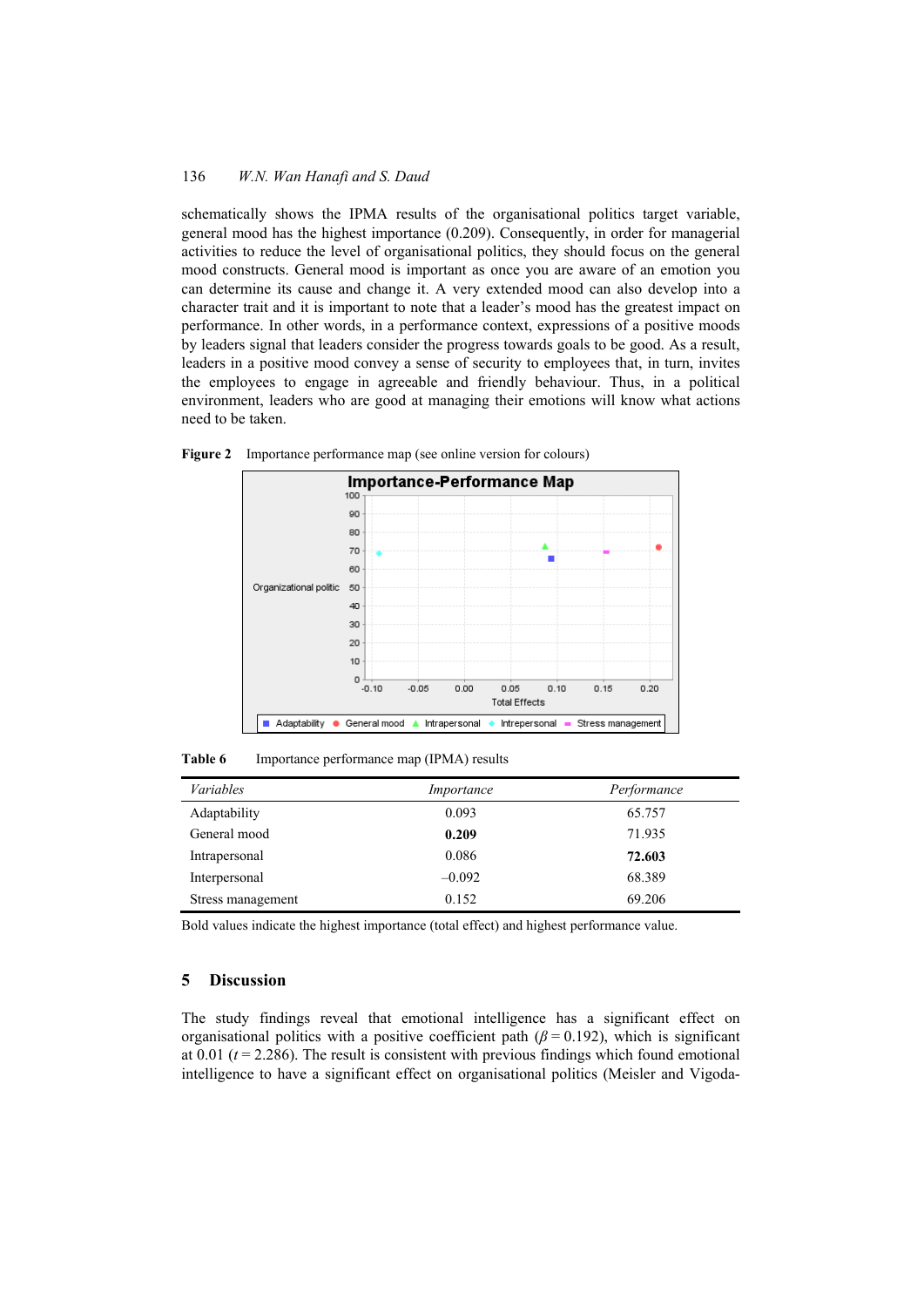Gadot, 2014). Samad (2011) also highlighted that emotional intelligence could be considered as one of the potential variables to be integrated into future organisational political studies or models and to be applied in management practices when dealing with organisational politics. This is supported by previous research which found that people with higher emotional intelligence have a more attuned control of their emotions and feelings, thus even when facing a stressful situation, they are able to control them more effectively than those who have low emotional intelligence (Utami et al., 2014).

Employees are sensitive to political decisions made in their organisations and individuals may react in different emotional and behavioural ways. Individuals with higher emotional intelligence will face organisational politics better than those with a lower level of understanding of emotional intelligence. It provides the idea that by increasing a leader's emotional intelligence it will affect the organisational politics, whereby the practical application of emotional intelligence skills and behaviours can enhance a leaders' skills in managing the political situations that arise in their organisation. Therefore, developing the leader's emotional intelligence is critically important for organisations because the presence of emotional intelligence will benefit the organisations by enhancing organisational performance.

The findings of this study also highlight two major implications: a practical contribution and a theoretical contribution. The findings of this paper offer additional support to past studies. It has provided insights into the interactions between the leaders and members that provide different outcomes for subordinates in similar settings. The research findings are useful for management to develop effective future strategies and to enhance the level of employee productivity. This study highlights the crucial role of employees' emotional intelligence in relation to organisational politics, thus organisations can learn from these findings and organise training workshops and learning sessions for employees to increase the level of their emotional intelligence. The presence of emotional intelligence will help reduce the negative aspects of organisational politics in an organisation. Besides, a clear understanding of organisational politics and its consequences can help organisational consultants, administrators and managers to incorporate policies and strategies that can halt the occurrence of negative organisational politics and foster positive attitudes in employees. It also suggests that organisational leaders fight political behaviour when it is dysfunctional and rampant in an organisation. Managers who are highly involved in organisational politics could achieve organisational goals with the help of organisational politics. Therefore, managerial involvement in organisational politics is necessary for the survival of the organisation.

Regarding the theoretical contributions, for this study, the LMX theory is used, the findings of this study give insights into the application of the LMX theory and provide an understanding the variables used in this study. Therefore, to manage organisational politics, leaders need to develop political skills which involve the ability to interact and work with others. In addition, it suggests that the quality of exchanges between leaders and their followers is dependent upon the congruence of their emotional intelligence levels, where emotional intelligence of leaders and their followers jointly contribute to the development of high-quality LMX relationships. The findings of this study therefore add value to the LMX literature. It also enriches the body of knowledge of the role of emotional intelligence in reducing the level of negative organisational politics in an organisation. This study also contributes to the literature on emotional intelligence as it attempts to examine the effect of emotional intelligence on organisational politics in the Malaysian context, as well as the literature on organisational politics.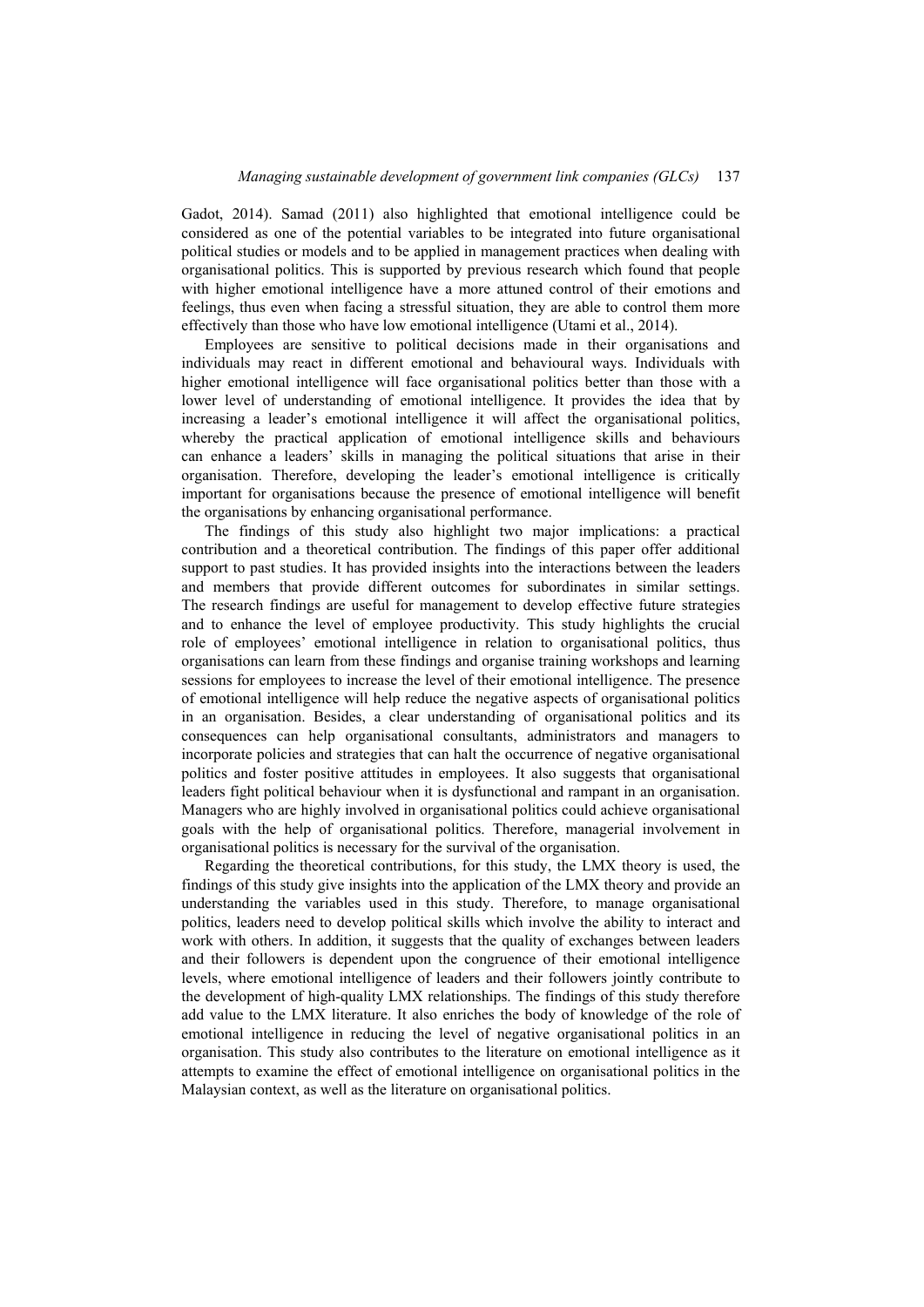### **6 Conclusion**

Organisations today face many and various challenges when striving for sustainable success. Many studies have found that the better a person recognises emotion, the better they manage organisational politics and the interpersonal aspects of their working life. Thus, leaders with high emotional capacity are more successful dealing with the politics of the workplace. This study deals with similar notions and has applied the scope in managing sustainable development of GLCs in Malaysia. It has found that managers who display high levels of emotional intelligence can act more expediently, skilfully and quickly than others to fix newly discovered flaws and organisational weaknesses, long-term secret relationships and bilateral darkness. This study also explains why emotional intelligence and organisational politics are interlinked. The findings of this study will be useful for industries such as SME, and MNCs, and similar companies, to be sustained and organisationally developed.

### **References**

- Abbas, M., Raja, U., Darr, W. and Bouckenooghe, D. (2014) 'Combined effects of perceived politics and psychological capital on job satisfaction, turnover intentions, and performance', *Journal of Management*, Vol. 40, No. 7, pp.1813–1830.
- AlAqeel, A.A. (2012) *Factors Influencing the Sustainable Development of Organizations*, University of Gloucestershire.
- Alkahtani, A.H. (2015) 'The influence of leadership styles on organizational commitment: the moderating effect of emotional intelligence', *Business and Management Studies*, Vol. 2, No. 1, pp.23–34.
- Al-Tuhaih, S.M. and Van Fleet, D.D. (2011) 'An exploratory study of organizational politics in Kuwait', *Thunderbird International Business Review*, Vol. 53, No. 1, pp.93–104.
- Anderson, J.C. and Gerbing, D.W. (1988) 'Structural equation modeling in practice: a review and recommended two-step approach', *Psychological Bulletin*, Vol. 103, No. 3, p.411.
- Asad, A., Saleem, M.B. and Durrani, A.B. (2014) 'The relationship between perception of organizational politics, emotional intelligence and work outcomes: empirical evidence from banking sector of Pakistan', *Global Journal of Human-Social Science Research*, Vol. 14, No. 5, pp.25–31.
- Bartol, Tein, Matthews and Martin (2003) *Management a Pacific Rim Focus*, Enhanced Edition, McGraw-Hill, Boston.
- Bodla, M.A., Afza, T. and Danish, R.Q. (2014) 'Relationship between organizational politics perceptions and employees' performance; mediating role of social exchange perceptions', *Pakistan Journal of Commerce and Social Sciences*, Vol. 8, No. 2, pp.426–444.
- Brouer, R.L., Harris, K.J. and Kacmar, K.M. (2011) 'The moderating effects of political skill on the perceived politics–outcome relationships', *Journal of Organizational Behavior*, Vol. 32, No. 6, pp.869–885.
- Butler, C.J. and Chinowsky, P.S. (2006) 'Emotional intelligence and leadership behavior in construction executives', *Journal of Management in Engineering*, Vol. 22, No. 3, pp.19–125.
- Chin, W.W. (2010) 'How to write up and report PLS analyses', *Handbook of Partial Least Squares*, Springer, pp.655–690.
- Chiva, R. and Alegre, J. (2008) 'Emotional intelligence and job satisfaction: the role of organizational politic', *Personnel Review*, Vol. 37, No. 6, pp.680–701.
- Cote, M. and Nightingale, A.J. (2012) 'Resilience thinking meets social theory: situating social change in socio-ecological systems (SES) research', *Progress in Human Geography*, Vol*.* 36, No. 4, pp.475–489.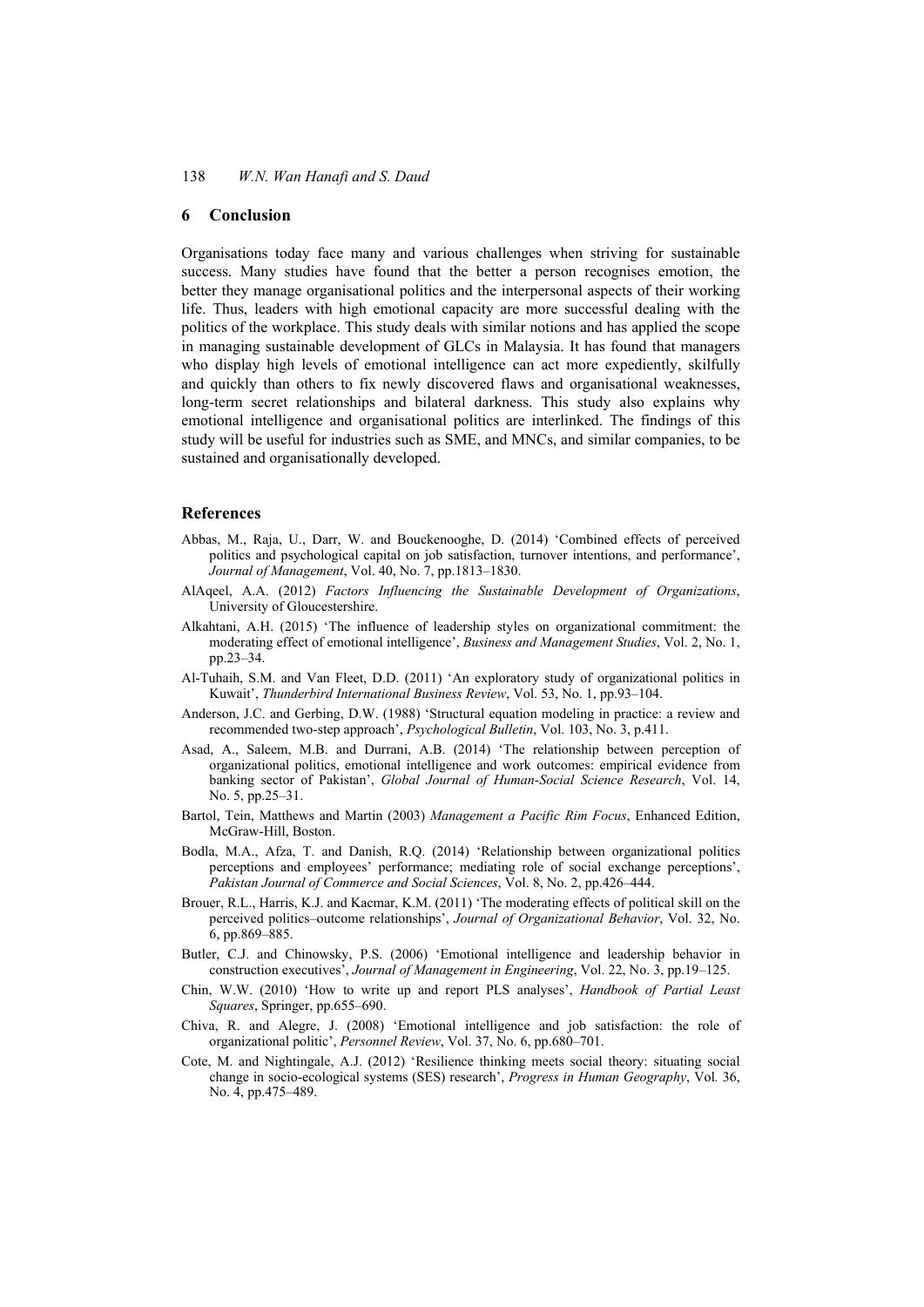- Di Fabio, A. (2017) 'Positive healthy organizations: promoting well-being, meaningfulness, and sustainability in organizations', *Frontiers in Psychology*, Vol. 8, pp.19–38.
- Drory, A. and Vigoda-Gadot, E. (2010) 'Organizational politics and human resource management: a typology and the Israeli experience', *Human Resource Management Review*, Vol. 20, No. 3, pp.194–202.
- Fahid Riaz, Shahzad Naeem, Benish Khanzada, and Kamran Butt (2018) 'Impact of emotional intelligence on turnover intention, job performance and organizational citizenship behavior with mediating role of political skill', *Journal of Health Education Research & Development*, Vol. 6, No. 2, pp.13–28, doi:10.4172/2380-5439.1000250.
- Ferris, G.R. and Kacmar, K.M. (1992) 'Perceptions of organizational politics', *Journal of Management*, Vol. 18, No. 1, pp.93–116.
- Fornell, C. and Larcker, D.F. (1981) 'Evaluating structural equation models with unobservable variables and measurement error', *Journal of Marketing Research*, pp.39–50.
- Gentry, W.A., Griggs, T.L., Deal, J.J., Mondore, S.P. and Cox, B.D. (2011) 'A comparison of generational differences in endorsement of leadership practices with actual leadership skill level', *Consulting Psychology Journal: Practice and Research*, Vol. 63, No. 1, p.39.
- Goleman, D. (1995) *Emotional Intelligence*, Bantam Books, New York, NY.
- Gotsis and Kortezi (2010) 'Ethical considerations in organizational politics: expanding the perspective', *Journal of Business Ethics*, Vol. 93, No. 4, pp.497–517.
- Hair, J.F., Black, W.C., Babin, B.J., Anderson, R.E. and Tatham, R.L. (2006) *Multivariate Data Analysis*, Vol. 6, Pearson Prentice Hall, Upper Saddle River, NJ.
- Hair, J.F., Black, W.C., Babin, B.J., Anderson, R.E. and Tatham, R.L. (2010) *Multivariate Data Analysis*, Vol. 7, Pearson Prentice Hall, Upper Saddle River, NJ.
- Hair Jr., J.F., Hult, G.T.M. and Ringle, C.M. (2014) *A Primer on Partial Least Squares Structural Equation Modeling (PLS-SEM)*, Sage Publications, Thousand Oaks (CA).
- Hair Jr., J.F., Ringle, C.M. and Sarstedt, M. (2011) 'PLS-SEM: indeed a silver bullet', *Journal of Marketing Theory and Practice*, Vol. 19, No. 2, pp.139–152.
- Hair Jr., J.F. (2007) *Research Method for Business*, John Wiley and Sons, Chichester.
- Henseler, Ringle, C.M. and Sarstedt, M. (2015) 'A new criterion for assessing discriminant validity in variance-based structural equation modeling', *Journal of the Academy of Marketing Science*, Vol. 43, No*.* 1, pp.115–135.
- Hock, C., Ringle, C.M. and Sarstedt, M. (2010) 'Management of multi-purpose stadiums: Importance and performance measurement of service interfaces', *International Journal of Services Technology and Management*, Vol. 14, No. 2, pp.188–207.
- Hopkins, M.M., O'Neil, D.A. and Williams, H.W. (2007) 'Emotional intelligence and board governance: Leadership lessons from the public sector', *Journal of Managerial Psychology*, Vol. 22, No. 7, pp.683–700.
- Ladebo (2006) 'Perceptions of organisational politics: examination of a situational antecedent and consequences among Nigeria's extension personnel', *Applied Psychology*, Vol. 55, No. 2, pp.255–281.
- López-Domínguez, M., Enache, M., Sallan, J.M. and Simo, P. (2013) 'Transformational leadership as an antecedent of change-oriented organizational citizenship behavior', *Journal of Business Research*, Vol. 66, No. 10, pp.2147–2152.
- Mayer, J.D., Caruso, D.R. and Salovey, P. (1999) 'Emotional intelligence meets traditional standards for an intelligence', *Intelligence*, Vol. 27, No. 4, pp.267–298.
- Mayer, J.D., Salovey, P., Caruso, D. and Sternberg, R.J. (2000) 'Models of emotional intelligence', in Sternberg, R.J. (Ed.): *The Handbook of Intelligence*, Cambridge University Press, New York, pp.396-420.
- Mayes, B.T. and Allen, R.W. (1977) 'Toward a definition of organizational politics', *Academy of Management Review*, Vol. 2, No. 4, pp.672–678.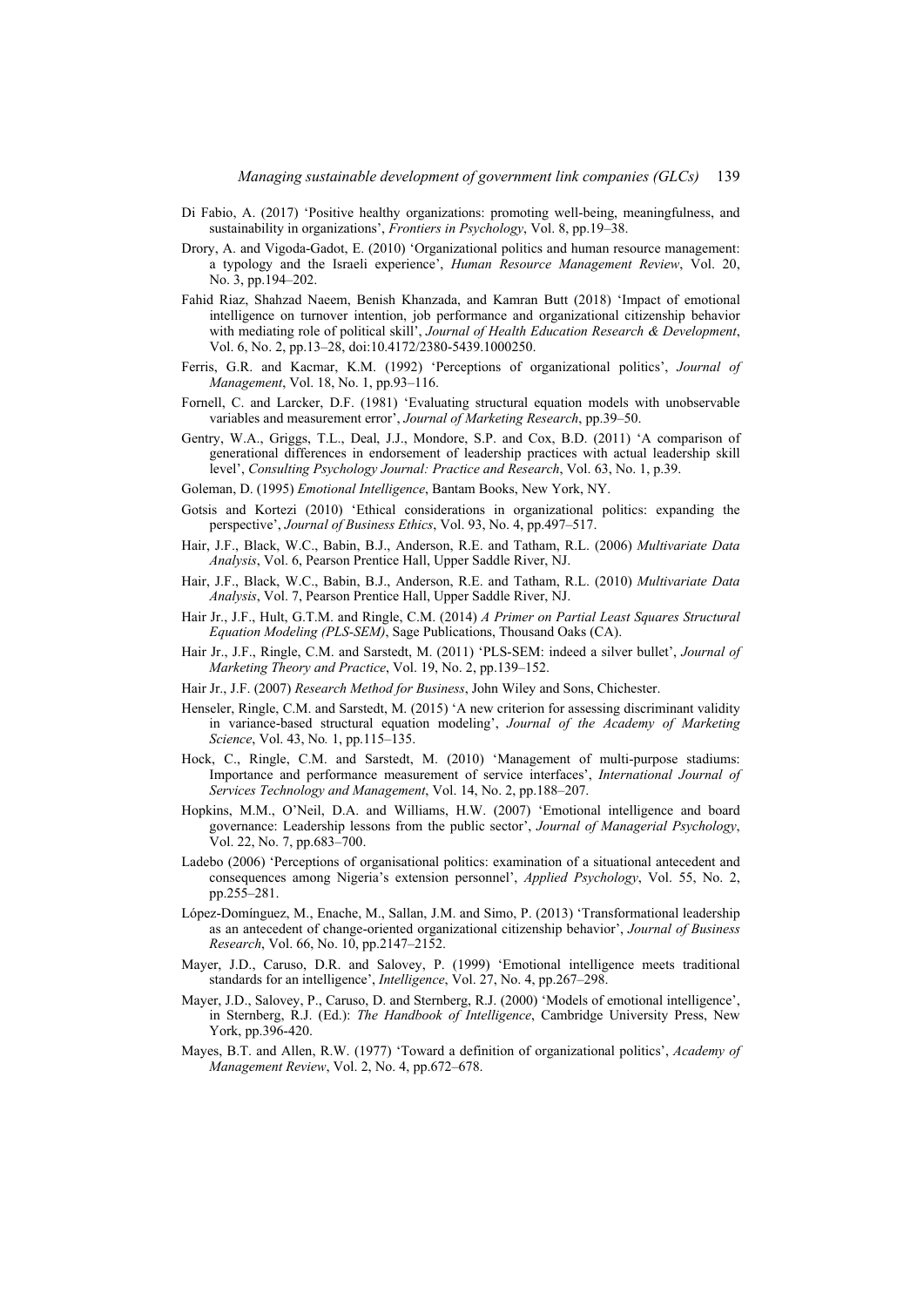- Meisler, G. and Vigoda-Gadot, E. (2014) 'Perceived organizational politics, emotional intelligence and work outcomes: empirical exploration of direct and indirect effects', *Personnel Review*, Vol. 43, No. 1, pp.116–135.
- Mowforth, M. and Munt, I. (2015) *Tourism and Sustainability: Development, Globalisation and New Tourism in the Third World*, Routledge, UK.
- Norlaila, M.D.Z. and Suzana, S. (2011) 'Government-linked companies blue book (GLCs Blue Book) as a complement to balanced scorecard (bsc) in the government-linked companies transformation program', Paper presented at the *2010 International Conference on Business and Economics Research*.
- Osieko, O., Maru, L., Bonuke, R. and Otinga, H. (2010) *Emotional Self-Regulation, Organization Commitment and Strategic Decision Making in Private School Enterprises*, Nairobi County, Kenya.
- Othman, R. (2008) 'Organisational politics: the role of justice, trust and job ambiguity', *Singapore Management Review*, Vol. 30, No. 1, p.43.
- Poon, J.M. (2003) 'Situational antecedents and outcomes of organizational politics perceptions', *Journal of Managerial Psychology*, Vol. 18, No*.* 2, pp.138–155.
- Robb, C.A. (2012) *The Impact of Leadership on Organisational Politics*, Unpublished PhD Thesis, Nelson Mandela University, South Africa.
- Saleh, A.S. and Ndubisi, N.O. (2006) 'An evaluation of SME development in Malaysia', *International Review of Business Research Papers*, Vol. 2, No. 1, pp.1–14.
- Salovey, P. and Mayer, J.D. (1990) 'Emotional intelligence', *Imagination, Cognition and Personality*, Vol. 9, No. 3, pp.185–211.
- Samad, S. (2011) 'Examining the effects of emotional intelligence on the relationship between organizational politics and job performance', *International Journal of Business and Social Science*, Vol. 2, No. 6, pp.119–126.
- Sanders, W., Zeman, J., Poon, J. and Miller, R. (2015) 'Child regulation of negative emotions and depressive symptoms: the moderating role of parental emotion socialization', *Journal of Child and Family Studies*, Vol. 24, No. 2, pp.402–415.
- Schloderer, M.P., Sarstedt, M. and Ringle, C.M. (2014) 'The relevance of reputation in the nonprofit sector: the moderating effect of socio-demographic characteristics', *International Journal of Nonprofit and Voluntary Sector Marketing*, Vol. 19, No. 2, pp.110–126.
- Shrestha, A.K. and Baniya, R. (2016) 'Emotional intelligence and employee outcomes: moderating role of organizational politics', *Business Perspectives and Research*, Vol. 4, No. 1, pp.15–26.
- Shyle, I. (2018) 'Awareness of individuals and businesses in Albania for sustainable development', *European Journal of Multidisciplinary Studies*, Vol. 3, No. 1, pp.46–54.
- Siwar, C. and Harizan, S.H.M. (2009) *A study on corporate social responsibility practices amongst business organizations in Malaysia*, Institute for Environment and Development, Universiti Kebangsaan Malaysia, Bangi.
- Tregidga, H., Kearins, K. and Milne, M. (2013) 'The politics of knowing 'organizational sustainable development'', *Organization & Environment*, Vol. 26, No. 1, pp.102–129.
- Ullah, S., Jafri, A.R., Gondal, M.A. and Dost, M.K.B. (2011) 'The dark side of employee behavior: An explanation of factors instigating organizational politics', *African Journal of Business Management*, Vol. 5, No. 26, pp.10428–10433.
- Utami, A.F., Bangun, Y.R. and Lantu, D.C. (2014) 'Understanding the role of emotional intelligence and trust to the relationship between organizational politics and organizational commitment', *Procedia-Social and Behavioral Sciences*, Vol. 115, pp.378–386.
- Vigoda, E. (2002) 'Stress-related aftermaths to workplace politics: the relationships among politics, job distress, and aggressive behavior in organizations', *Journal of Organizational Behavior*, Vol. 23, No. 5, pp.571–591.
- Vigoda, E. and Cohen, A. (2002) 'Influence tactics and perceptions of organizational politics: a longitudinal study', *Journal of Business Research*, Vol. 55, No. 4, pp.311–324.